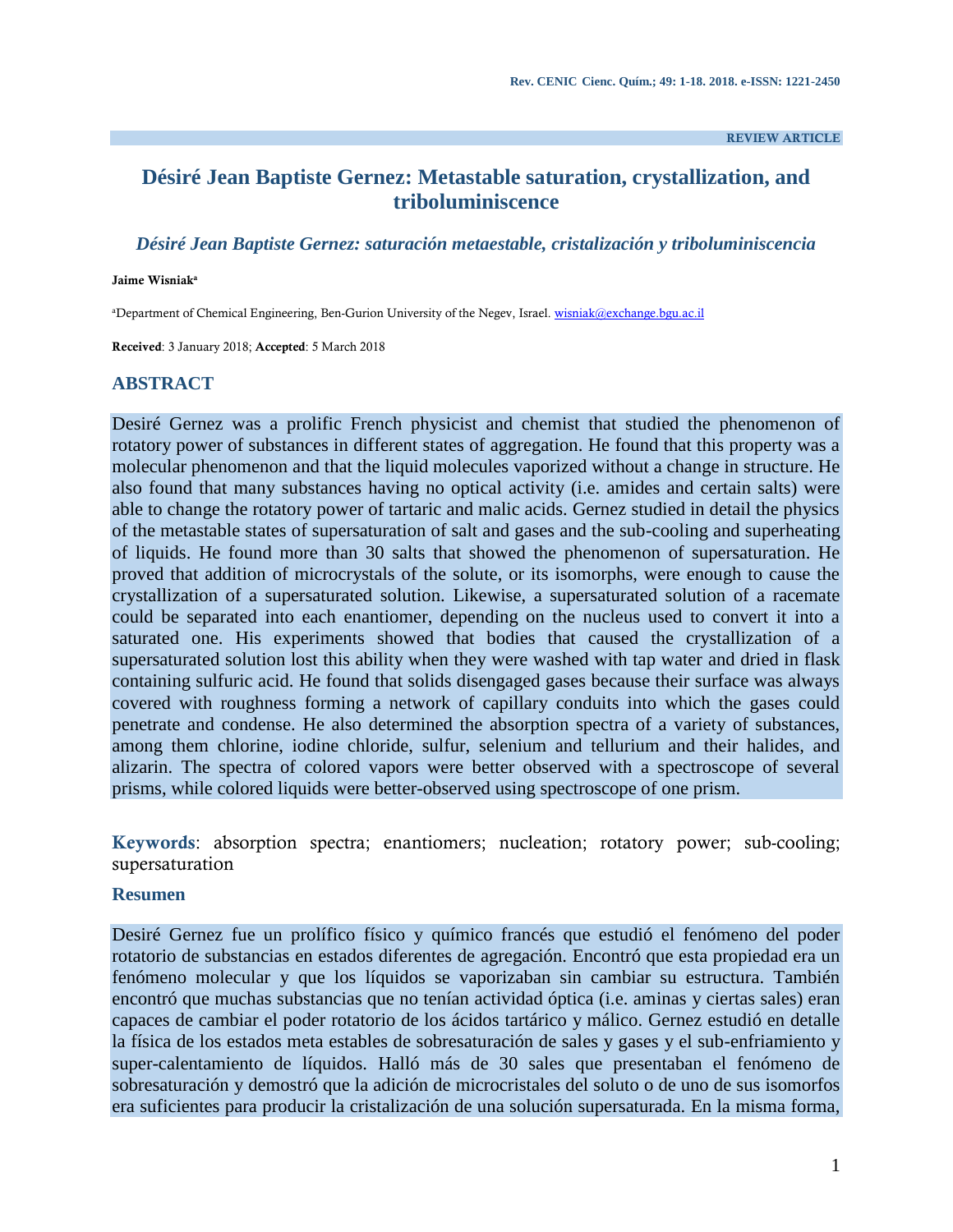la solución supersaturada de un racemato podía ser separada en sus enantiómeros, mediante la adición de un núcleo cristalino apropiado. Sus experimentaos probaron que los cuerpos que causaban la cristalización de una solución sobresaturada perdían esta habilidad cuando se los lavaba con agua potable y luego se les secaba en un recipiente conteniendo ácido sulfúrico. Descubrió que los sólidos desprendían gases porque su superficie rugosa formaba un laberinto de conductos capilares, en el cuales los gases podían penetrar y condensarse. También determinó el espectro de absorción de una variedad de substancias, entre ellas, el cloro, el cloruro de yodo, azufre, selenio, telurio y sus haluros, y la alizarina. Para observar el espectro de vapores coloreados era mejor usar un espectroscopio de varios prismas, y para líquidos, el aparato con un prisma.

**Palabras clave**: espectro de absorción; isómeros ópticos; enantiómeros; nucleación; poder rotatorio; super-saturación

# *Life and career*

Désiré Gernez (Figure 1) was born in Valenciennes, Department of the North, on April 24, 1834, son of Jean Baptiste Gernez and Thérèse Lomprez. Few details are available about his family and early education (Anonymous, 1901; Anonymous, 2016ab). Between 1855 and 1858 he studied physics at the École Normale Supérieure, Paris, and after graduation he taught for two years at the Lycée Imperial d'Agen in Lot-et-Garonne. He then returned to Paris and worked for four years in École Normale Supérieure as agrégé-préparateur of physics in Louis Pasteur's (1822-1895) laboratory, while studying for his doctorate. In 1865 he received his degree after successfully defending a thesis about the rotatory power of optically active liquids and their vapors (Gernez, 1864b). After graduation he moved through a series of teaching and research positions: professor of physics at the Lycée de Dijon, Côted'Or (1864-1865) adjunct astronomer at the Paris Observatory (1865-1866), professor of physics at the Lycée de Versailles and the Lycée Saint-Louis in Paris (1866-1868), professor of physics at the Lycée Louis-le-Grand, Paris (1868-1881), professor of chemistry at the l'Ecole Centrale des Arts et Manufactures, Paris (1873-1906), maître de conférences de chimie at the l'Ecole Normale Supérieure, Paris (1881-1904), and, finally, head of the chemistry laboratories (higher education) at the l'Ecole Normale Supérieure, Paris (1897- 1904).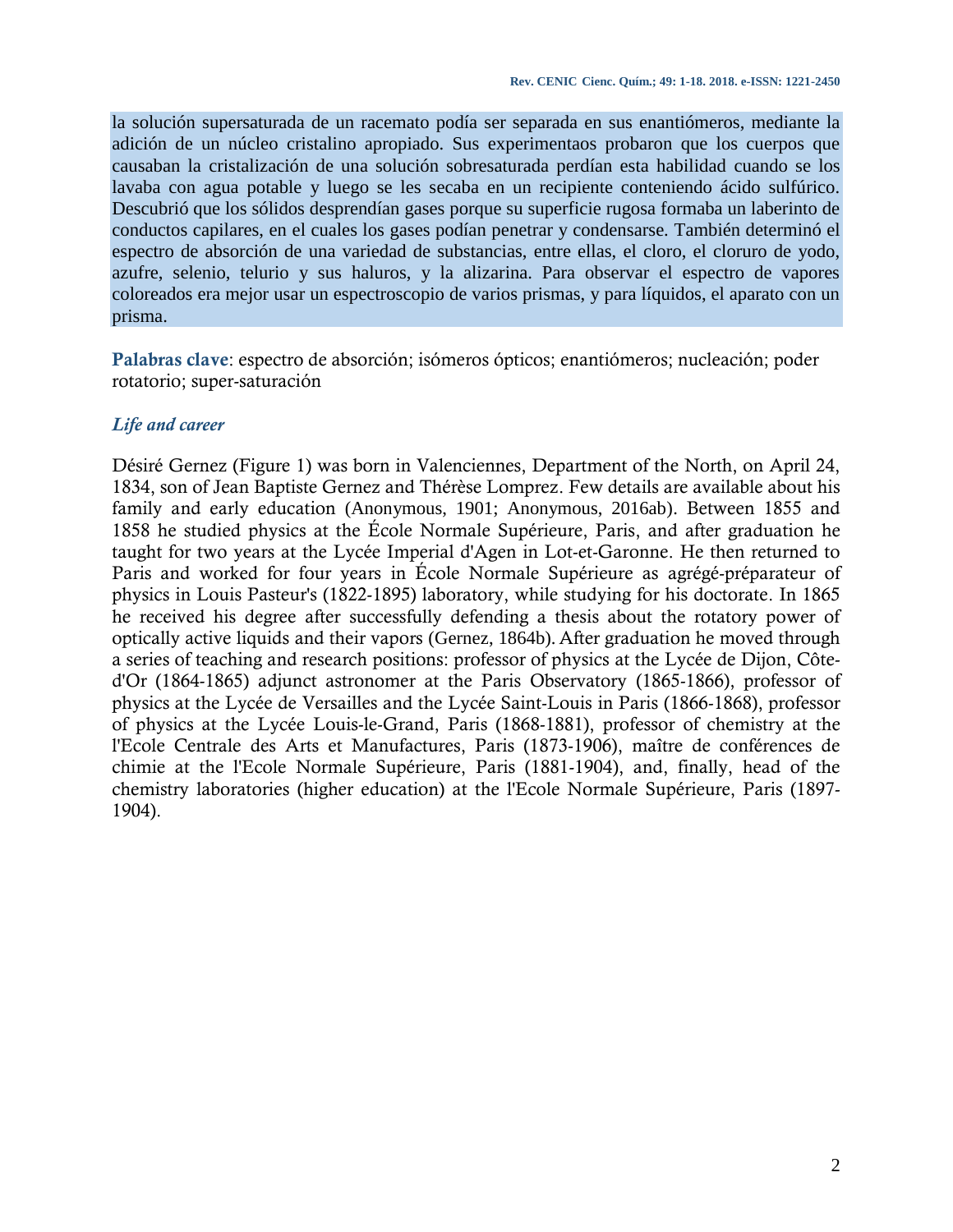

**Figure 1**. Désiré Gernez (1834-1910).

Among other activities we can mention that in 1873 he was a member of the group of graduates of the École Normale Supérieure that founded the Société Française de Physique. In 1905 he was elected member of the Assembly of the Pasteur Institute and in 1906 he was elected member of the general physics section of the Académie des Sciences, replacing Pierre Curie (1859-1906), after failing in two previous opportunities (1876 and 1897). Gernez was a close friend of Pasteur and participated in many of his research projects on vineyard and silkworm diseases. He took personal care of Pasteur after Pasteur suffered a stroke in 1868. Gernez passed away on October 31, 1910, and was buried in the Saint-Roch (Valenciennes) cemetery (Figure 2). Marie Curie (1867-1934) replaced him at the Académie des Sciences (Anonymous, 1901; Anonymous, 2016ab).

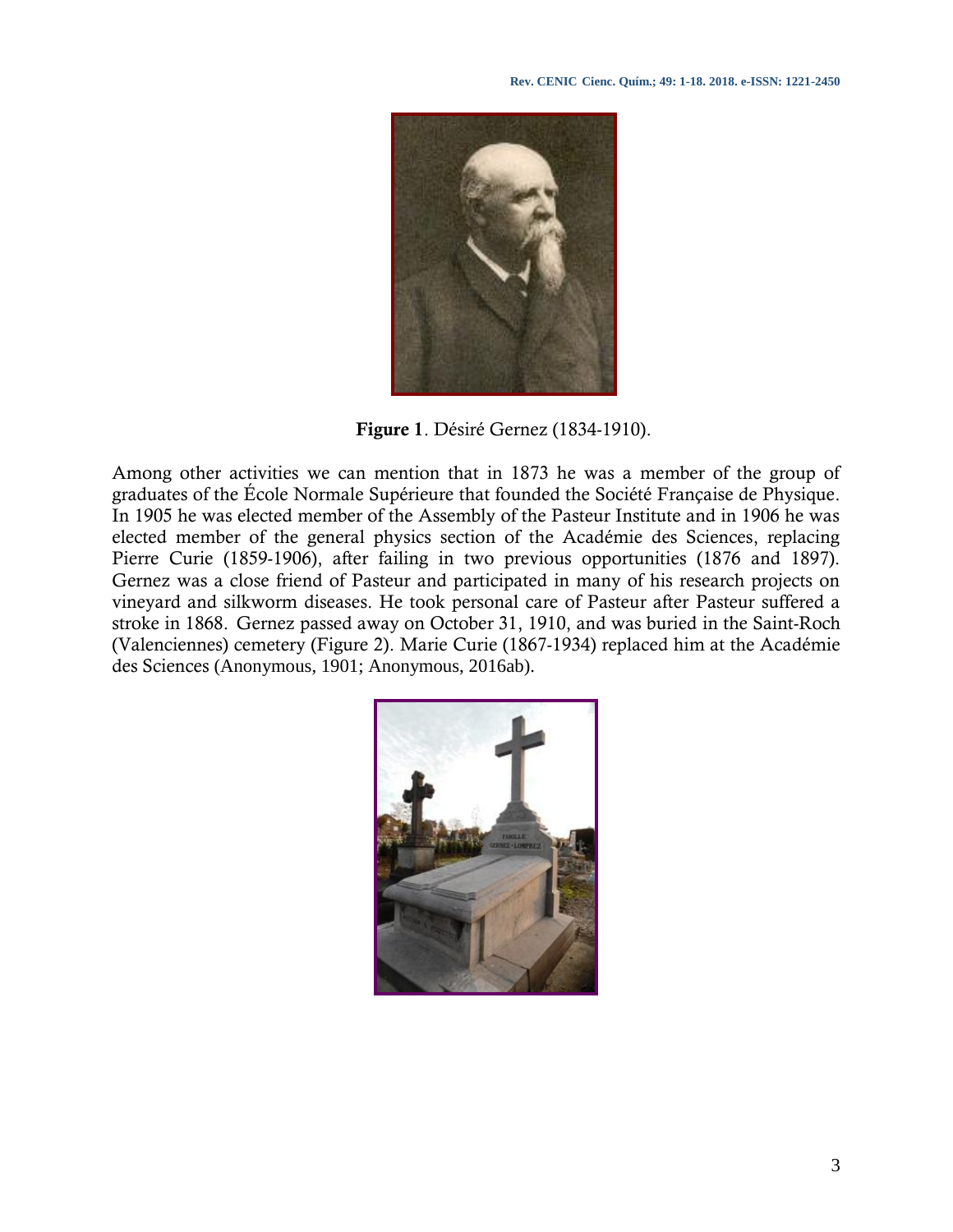

**Figure 2**. Grave of the Gernez-Lomprez family in the Saint-Roch cemetery, Valenciennes. The inscription for Desiré Gernez mistakenly indicates that he was born in 1874

# *Scientific work*

Gernez was a very prolific writer, he published (alone) about 110 papers in the areas of superheating and supersaturation of liquids and solutions, enantiomers, rotatory power, thermodynamics, etc. A complete list of his papers was published in 1909; at his request this publication carried only a list of his academic positions (Anonymous, 1901). As customary for all candidates to the Académie des Sciences, Gernez published a booklet describing his academic activities and his research and results (Gernez, 1888a). In addition to the subjects discussed below, Gernez studied magnetic rotatory power (Gernez, 1872g); the influence of surface tension on the displacement of a dissolved gas (Gernez, 1873b); capillarity (Gernez, 1873e); the efflorescence of the hydrates of sodium sulfate (Gernez 1874c); boiling and superheating of liquids (Gernez, 1874d, 1875b, 1876c); the influence of vibration on the decomposition of explosive liquids and the boiling of superheated liquids (Gernez, 1878b); the distillation of liquid under the influence of static electricity (Gernez, 1879); the vapors of mercuric iodide (Gernez, 1899ab, 1900); triboluminiscence of metals and racemates (Gernez, 1905, 1908ab); etc.

# *Rotatory power of active liquids*

In 1815 Jean Baptiste Biot (1774-1862) discovered by accident that certain liquids exhibited also the phenomenon of circular polarization, although weakly. He had introduced crystallized plates in different liquids in order to study their penetration by highly oblique rays and noticed that liquids such as essence of turpentine, oil of citron, oil of laurel, and spirit of camphor, were also capable of rotating the axis of polarization. On filling a tube about 15 cm long with turpentine he observed that the complimentary colors had the same property as those produced by a plate of rock crystal, turning the plane of polarization from right to left. He also found that the intensity of the phenomenon increased as the thickness of the liquid was increased; turpentine mixed with an inactive fluid gave a tint proportional to the concentration of turpentine in the mixture; a mixture of oils having opposite deviations, could produce inactive fluids, etc. Biot also found that the vapors of these liquids were also able of deviating the plane of polarized light (Biot, 1805).

Gernez decided to determine if the vapors of these active materials possessed a rotary power of the same magnitude and direction as their mother liquors (Gernez, 1864ab). Preliminary tests done with a tube 15 m long, heated by gas lamps, showed him that the vaporized substance deviated the plane in the same direction as its liquid phase, although with lesser intensity. This result allowed him to reduce the length of the tube to 4 m and arrange it so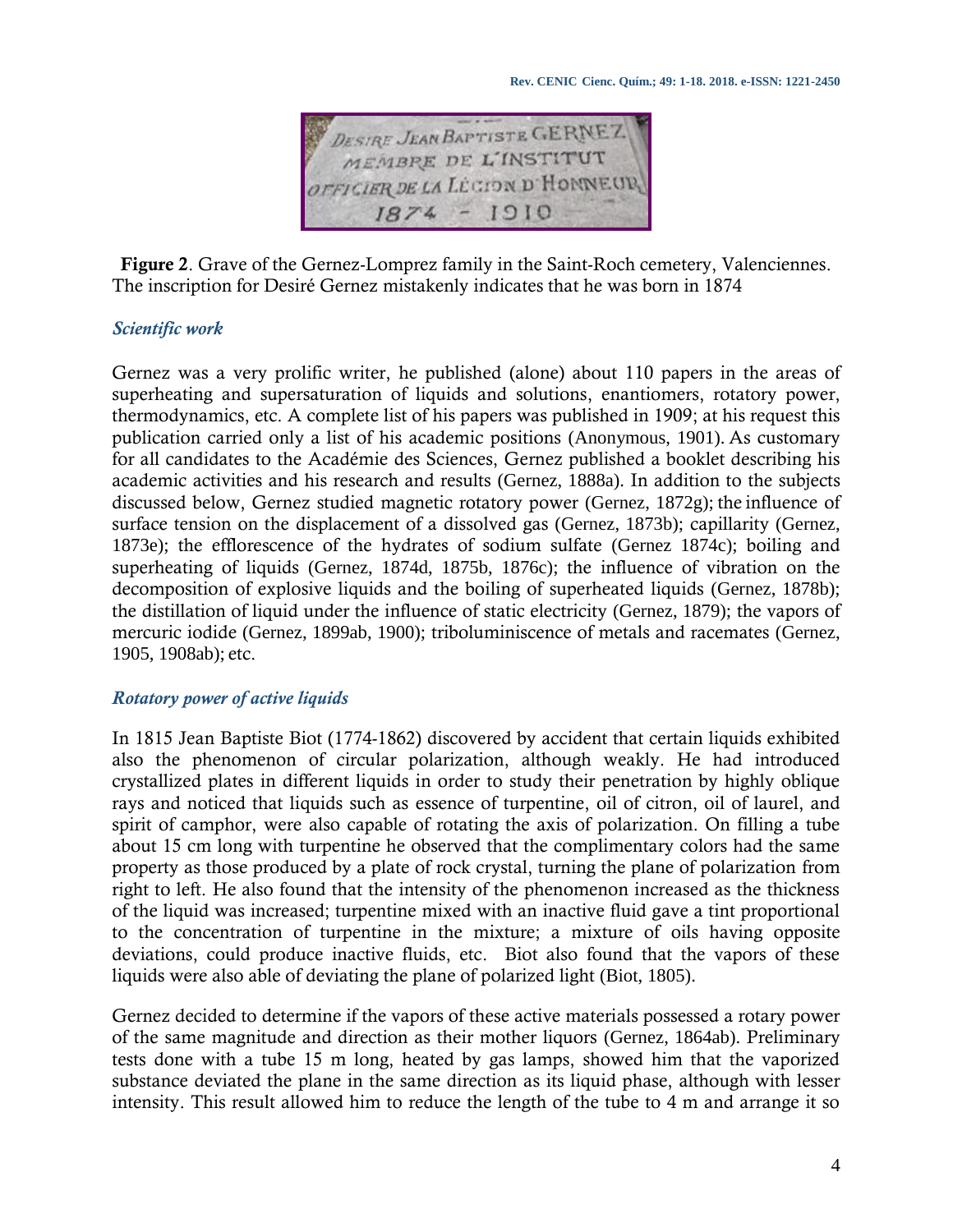that the gas was present in near isothermal conditions [a detailed description of the apparatus and experimental technique appears in the thesis of Gernez (Gernez, 1864b)]. Determinations made at several temperatures indicated that the molecular rotary power ( $\alpha$ ) varied as a parabolic function of the temperature, i.e.,  $a = a - bt - ct^2$ , where the coefficients were a function of the nature of the substance and the wavelength of the ray. Comparison of the values of  $\alpha$  for the same temperature and for the different rays of the spectrum indicated that the essence of citron and of bitter orange diverged much more that the essence of turpentine from the law of the inverse ratio of the square of the wavelength. In addition, for any ray, the ratio of the value of  $\alpha$  at two temperatures was the same for all rays considered. In other words, the law of dispersion of the planes of polarization of rays of different colors was valid for all temperatures. Not only that, the results indicated also that the ratio of the rotations in the two states of aggregation ( $\alpha_{\text{liq}}/\alpha_{\text{vapor}}$ ) was the same for a given ray. Gernez's thesis contains a table providing detailed numerical results for the rotatory power of the liquid and vapor phases of every liquid studied (Gernez, 1864ab).

The next experiences studied the variation of the molecular rotary power with a change in state of aggregation. For this purpose, Gernez filled the tube with saturated vapor at a given pressure and temperature, expelled the vapor with a current of  $CO<sub>2</sub>$ , condensed it, and measured the rotatory power of the liquid at various temperatures. His results showed that at a given temperature the rotating power of the vapors of essence of turpentine and camphor was almost identical with that of their liquid; for the essence of orange and bitter orange the rotatory power of the vapor was slightly smaller than that of the liquid. All the above results proved that the rotatory power of active substances was a molecular phenomenon and that the liquid molecules vaporized without a change of structure (Gernez, 1864ab).

In 1860 Biot reported that boric acid, a substance lacking optical activity, even in very small amount, was able of changing the dispersion law of the polarization plane presented by aqueous solutions of tartaric acid. The intensity of the change varied with the relative concentration of the solutes and the temperature and occurred with both optical isomers of tartaric acid, levo and dextro. At certain relative concentration the presence of boric acid was able to increase four times the rotatory power of an aqueous solution of tartaric acid. Biot attributed the phenomenon to the formation of molecular combinations in proportions varying continuously (Biot, 1860).

Gernez carried on a detailed research on this phenomenon and found that it was not limited to boric acid. In his first publication (Gernez, 1887a) he reported that many substances having no optical activity were able to change the rotatory power of tartaric and malic acids; among them, amides (formamide, acetamide, urea, etc.), acids (arsenic, arsenious, molybdic, and antimonic), and salts (arseniates, molybdates, and alkaline tungstates). For example, addition of sodium molybdate to an aqueous solution of tartaric acid increased its rotatory power 35 times; with a solution of ammonium molybdate it increased 50 times. This publication contained a detailed description of the variation of the rotatory power of a given aqueous solution of dextro tartaric acid, at 17  $^{\circ}$ C and having a rotatory power of 0<sup>0</sup> 21', upon addition of increasing amounts of sodium molybdate. This table indicated that a ternary solution containing the same number of equivalents of tartaric and sodium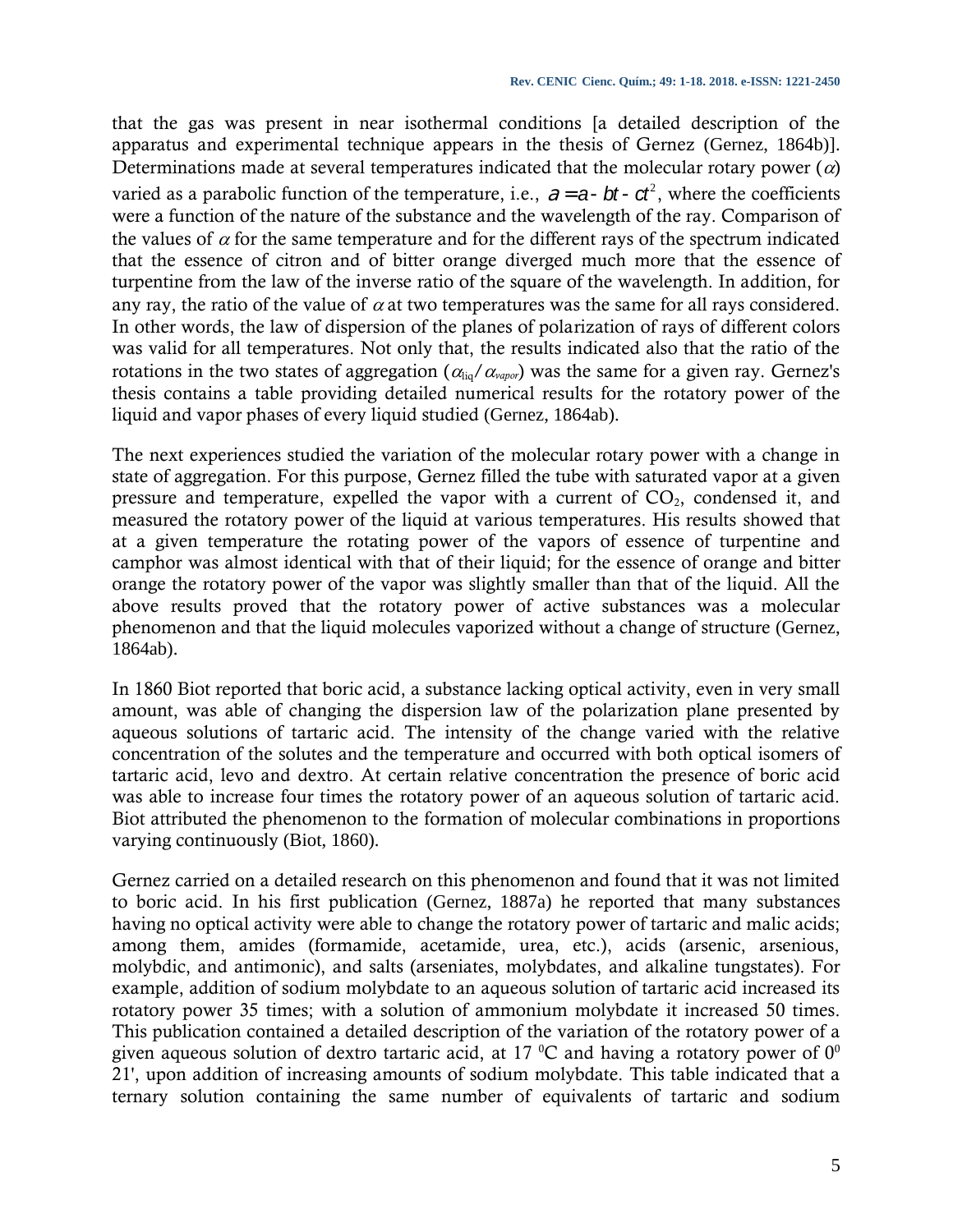tungstate, corresponding to the formula  $C_5H_6O_{11}$ , NaOMoO<sub>3</sub>, presented a rotatory power 37.37 times larger than that of tartaric acid alone (Gernez, 1887a).

In a series of additional publications Gernez reported similar information for the influence of ammonium molybdate (Gernez, 1887b), neutral tungstate of sodium and potassium (Gernez, 1888b), and neutral molybdate of magnesium and lithium (Gernez, 1889a) upon tartaric acid; ammonium molybdate (Gernez, 1889b), sodium molybdate (Gernez, 1889c), neutral molybdate of lithium and magnesium (Gernez, 1890a), neutral tungstate of sodium and potassium (Gernez, 1890b), double molybdate of sodium and potassium, and sodium acid molybdate (Gernez, 1890c), and white alkaline phosphomolybdates (Gernez, 1891a); over levo malic acid; acid molybdates of sodium and ammonium over dextro mannitol (Gernez, 1891b); acid molybdates of sodium and ammonium over dextro sorbitol (Gernez,1891c); acid molybdates of sodium and ammonium over dextro perseite; (Gernez, 1892); acid molybdates of sodium and ammonia over rhamnose (Gernez, 1894), etc.

### *Supersaturation*

Gernez studied in detail the causes and uses of the phenomenon of supersaturation in saline solutions (Gernez, 1865abcde, 1866bc, 1867ab, 1872e, 1873af, 1874abcf, 1876c). In his first paper on the subject he gave a short summary of the history of the subject up to 1865 (Gernez, 1865a). In 1815 Johann-Baptist Ziz (1779-1829) reported that the sudden crystallization of aqueous solutions of sodium sulfate was not due to agitation and did not take place when the solutions were kept under a bell glass or without contact with air. Solids contacted with the solution caused instant crystallization when dry and lost this ability when wet or previously boiled. Crystals of the solute were the best agents to induce crystallization (Ziz, 1809). Joseph-Louis Gay-Lussac (1778-1850) was surprised at the inaccuracy of the knowledge about the solubility of salts, in spite of the relative ease of determining its value: the saturated solution was evaporated to dryness and the resulting solid weighed (Gay-Lussac, 1819). Heating the salt with water and followed by cooling to any wanted temperature, or mixing a large excess of salt with water and slowly heating the mixture to the desired temperature could generate a completely saturated saline solution. Carrying the process under agitation and maintaining the mixture for two hours at the final temperature assured perfect saturation.

According to Gay-Lussac, although a saline solution that precipitated the solute without a change in temperature was necessarily supersaturated, supersaturation was not a fixed point because the cause that produced it was the same as that which caused water to stay liquid below its freezing point and also be supersaturated with a gas like  $CO<sub>2</sub>$ . The intensity of this effect seemed to depend on the inertia of the molecules, that is, "a resistance to a change of state or equilibrium, which may be produced by different causes...All the effects may be prevented or destroyed by causes which appear strangers to affinity". Gay-Lussac illustrated this point by the fact that in water containers, water froze always at  $0^0$  and boiled at  $100^0$ C. Gay-Lussac measured the solubility of sodium sulfate, anhydrous and crystallized, between  $0^0$  and 103.17<sup>o</sup>C and observed that it followed an unusual law: In increased rapidly up to a maximum at  $33^{\circ}$ C; then is decreased up to 103.17<sup>o</sup>C, where it became almost the same as at 30.05<sup>0</sup>C. Gay-Lussac's experiments showed that solutions of sodium sulfate, acetate, and selenate presented the phenomenon of supersaturation (Gay-Lussac, 1819).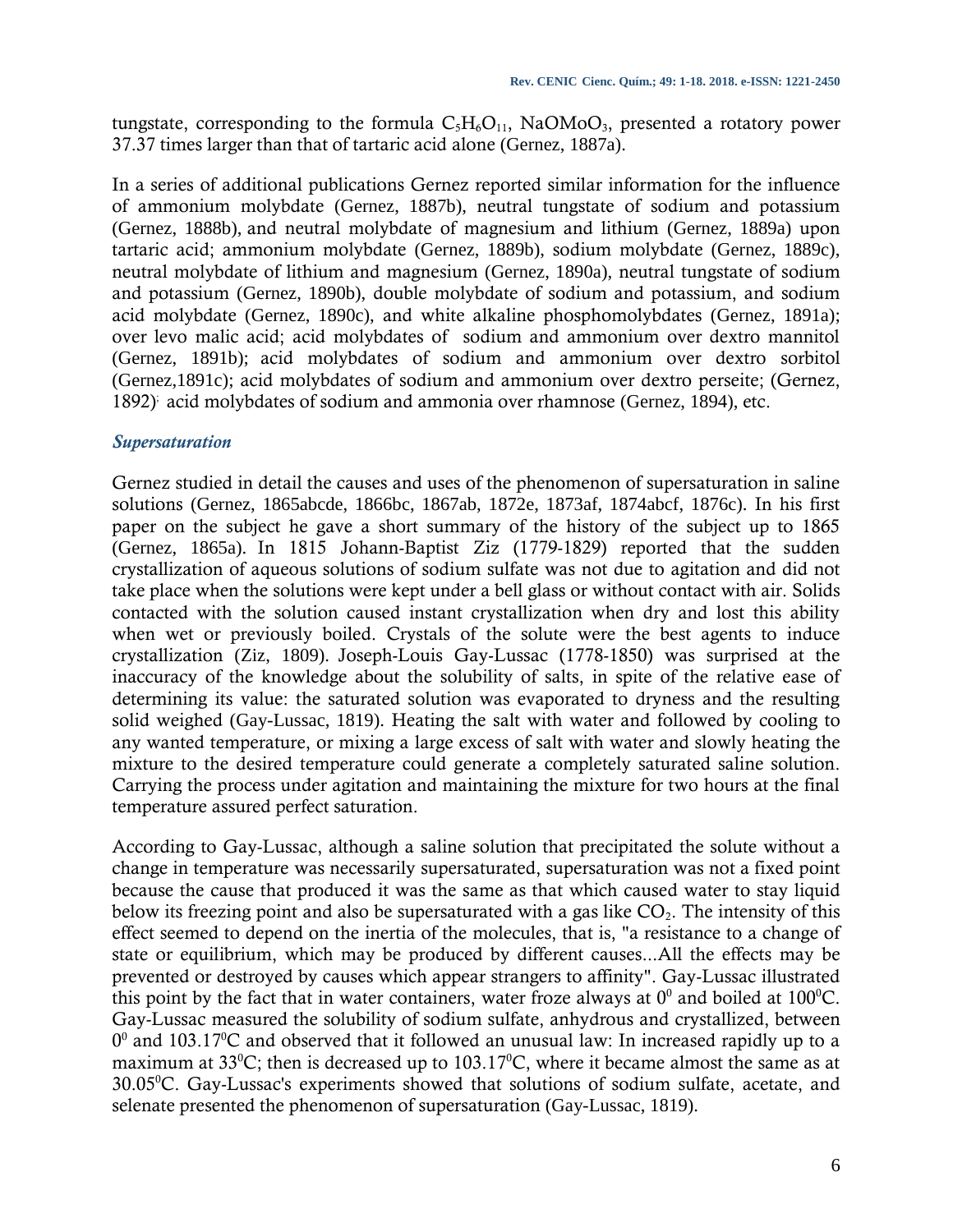Henri Löwel carried on a detailed study of the solubility of sodium sulfate in water (Löwel, 1850-1857). Among his many results we can mention the following: (a) Sodium sulfate crystallized by cooling in the presence of air contained 10 molecules of water. Gay-Lussac found that a solution of the same salt prepared in a closed tube, in the presence of air, reached a concentration much higher than when the process was done in the absence of air. Hence, this salt presented two degrees of saturation depending if the cooling was carried in the presence or absence of air; (b) aqueous solutions contained in closed tubes, in contact with platinum wire, pieces of glass, or alone, and exposed to temperatures between  $15<sup>0</sup>$  to  $25^{\circ}$ C during two months, experienced no change, even under agitation. The same amount of crystals was deposited by all the solutions, cooled to  $6^{\circ}$  to  $7^{\circ}$ C. These crystals contained 10 moles of water per mole of sulfate. Separation of the mother liquor, in contact with air, precipitated crystals containing 7 or 8 moles of water; (c) a saturated solution of sodium sulfate, heated to its boiling point and poured into a capsule, in contact with air, became covered with a film of anhydrous salt. Heated to  $29^{\circ}$  to  $32^{\circ}$ C, the film disappeared and the solution precipitated the decahydrate;

Löwell also reported that (a) agitation did not cause precipitation of the decahydrate but precipitation occurred upon addition of a particle of sodium sulfate or by simple contact with a glass or metal rod; the rod, heated previously to  $40^{\circ}$  to  $100^{\circ}$ C, lost its precipitation ability; cooling the rods to room temperature returned their crystallization ability; (b) it seemed that bodies that caused crystallization of the decahydrate, attracted the crystalline molecules, while passive bodies repelled them; (c) these phenomena seemed to be caused by a catalytic (dynamic) force, (d) the solubility curve of sodium sulfate in water presented three temperature maxima; (1) between  $17^{\circ}$  and  $18^{\circ}$ C, for the anhydrous salt in the absence of air; (2) between  $26^{\circ}$  and  $27^{\circ}$ C, for the heptahydrate in the absence of air, and (3) between  $33<sup>0</sup>$  and  $34<sup>0</sup>C$ , for the decahydrate. The anhydrous salt and its heptahydrate could only maintain their molecular constitution when in contact with their mother liquors in closed vessels and in the absence of air. This was a metastable state; contacted with air they became opaque and warm and evolved to the decahydrate, the stable state, and (h) other salts, such as magnesium sulfate, sodium carbonate, aluminum-potassium and chromium alum, also exhibited the phenomenon of supersaturation (Löwel, 1850-1857).

Gernez believed that his experiences proved that the crystallization of a supersaturated solution of sodium sulfate was determined by the contact with a particle of anhydrous sodium sulfate or its decahydrate. The following experimental evidence supported this hypothesis: (a) the crystallization was caused by the fall of a solid particle. It was known that supersaturated solutions exposed to laboratory air eventually transformed into a solid mass. Gernez experiments indicated that this phenomenon occurred always when the solution was contained in a flask or balloon where the particles in the air could fall *vertically* on the surface of the liquid. Larger surfaces produced faster crystallizations, and the phenomenon did not take place when the neck of the vessel was positioned at such an angle that the falling particle did not impinge the liquid surface; (b) the impinging solid particle had to be soluble in water. Gernez experiments showed that bodies that caused the crystallization of a supersaturated solution lost this ability when they were washed with tap water and dried in flask containing sulfuric acid. A supersaturated solution had remained in the same state after bubbling through it 1500 liters of air washed with distilled water. Heating the solid body resulted also in the loss of its crystallization ability; (c) sodium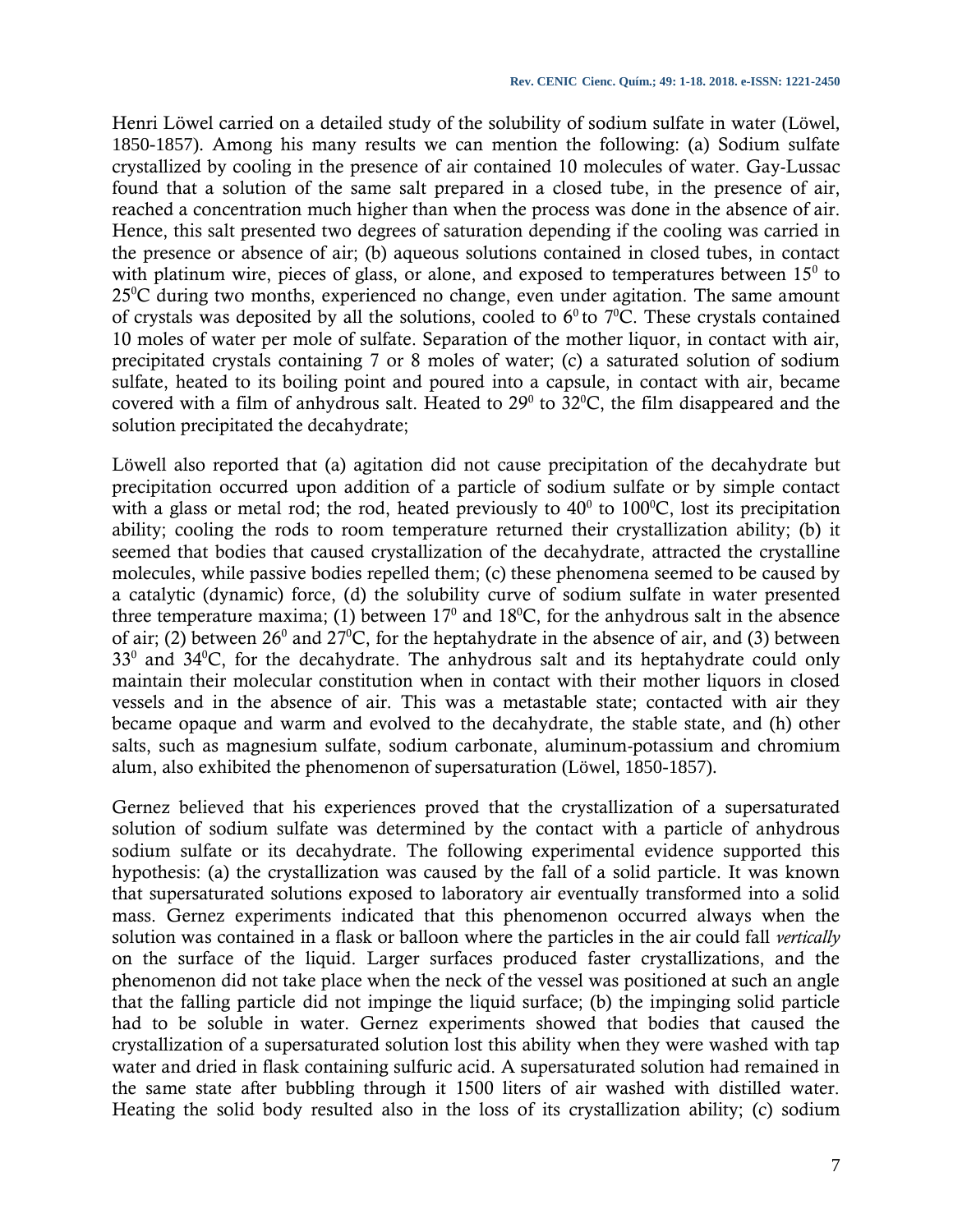sulfate had to be present in the air. Treating with barium chloride the water used to wash the air resulted in the precipitation of barium sulfate. Gernez studied the possibility that other solid substances were able to induce crystallization; of the 220 substances tried only 39 tested positively. Of these 18 were insoluble in water. These were washed carefully washed with distilled water and dried out of contact with air. When dry they were found to be inactive. These results led Gernez to believe that sodium sulfate was the only substance able to act on its supersaturated solution (Gernez, 1865a).

In a following publication (Gernez, 1865b) Gernez listed 26 additional salts that presented the phenomenon of supersaturation, three of them of organic origin (sodium acetate, citric acid, and the double tartrate of sodium and potassium). He remarked that these solutions presented the following common properties: (a) they crystallized immediately in contact with an infinitesimal particle of the solute; the solidification was highly exothermic; (b) at a certain concentration they could remain unaltered at room temperature, as long as care was taken to avoid their contact with a particle of the solute; (c) a certain number of them precipitated at room temperature, crystals of a less hydrated salt. Most of the deposits were transparent as long as the crystals remained wet by the mother liquor; eventually they would become white and opaque as the mass crystallized completely; (d) the precipitates were hydrates, which heat transformed into their anhydrous form. These hydrates were unable to precipitate their solution (Gernez, 1865b).

Another publication analyzed a solution supersaturated with a gas (Gernez, 1866b). The solution could be prepared by dissolving the pressurized gas in the liquid and the temperature then gradually increased. If the solubility of the gas decreased with an increase in temperature, the solution could remain for some time supersaturated. The same result could be obtained by decreasing the pressure at constant temperature. Pouring the solution in any vessel would result in the appearance of a large number of gas bubbles on the walls of the vessel, which raised and spurted from the surface. This phenomenon had been usually explained as follows: In the bulk of the liquid a molecule of the gas was subjected to an equal pressure in every direction, and hence there was no reason why it should disengage from the liquid. This was not the situation near the walls of the vessel, here the gas molecule was subject to the attraction of the solid and the liquid molecules; depending on the resulting force the gas molecule would disengage or remain in solution. A solid object introduced in the liquid, a rod for example, produced the same effect. Gernez wrote that the results of his experiments seemed to contradict this explanation; (a) a solid substance producing disengagement of bubbles lost this property after some time. Stirring the liquid with the rod showed that the number of bubbles released decreased with time until it ceased to occur; (b) a deeper immersion of the rod showed the appearance of bubbles in the new section being wet; (c) the solid material lost this property upon heating the part to be submerged; (d) solid materials were able to release bubbles only when kept out of contact with air; and (d) air and gases were able to disengage dissolved gases. Gernez introduced an almost capillary tube, sealed at one end and inverted (hence containing air), in an aqueous solution of  $CO<sub>2</sub>$ . The tube had been previously treated to deprive it of the property of disengaging gas.  $CO<sub>2</sub>$  was seen to disengage on the surface of the liquid touching the air. Similar experiments conducted with other gases, not present in air, showed the same result, indicating that the nature of the gas played no role in this phenomenon. Gernez stated: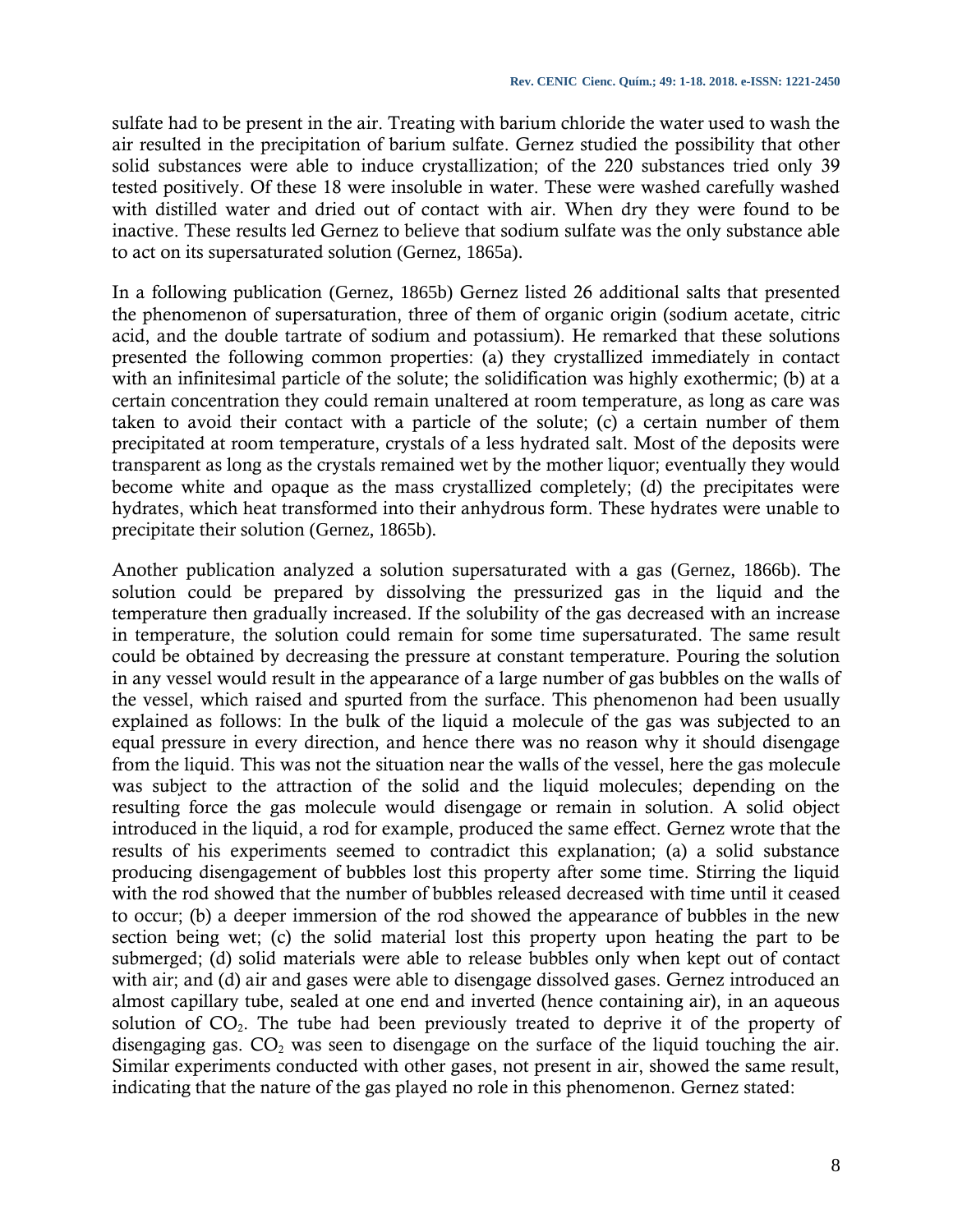gases are disengaged by solids because its surface is always covered with roughness forming a sort of network of capillary conduits into which the surrounding gases penetrate and condense in quantities, which frequently are considerable, and the gas bubbles thus imprisoned become the centers to which pass those, which are dissolved (Gernez, 1866b, page 883).

Gernez also found that a layer of gas condensed on the surface of a solid caused a live decomposition of hydrogen peroxide and that the same effect occurred when a current of air was bubbled through the liquid. This result led him to investigate the effect of a gas current on a solution of different compounds such as salts (calcium and barium bicarbonates, alkaline sulfides, sulfites, acetates, and nitrates) and acids (nitric acid and HCl) (Gernez, 1867a). Bubbling an inert gas (i.e. nitrogen, hydrogen, or air) through a solution of calcium, barium, or potassium bicarbonate, resulted in the precipitation of the respective carbonate and release of CO2. Solutions of alkaline sulfide disengaged sulfur dioxide and solutions of nitrates or of nitric acid, disengaged  $N_2O_5$ , at temperatures well below the temperature of their thermal decomposition (Gernez, 1867a).

Gernez found that a supersaturated solution of levo double tartrate of sodium and ammonium did not crystallize when put in contact with a particle of the same dextro salt, and the opposite, a supersaturated solution of dextro double tartrate of sodium and ammonium did not crystallize when put in contact with a particle of the same levo salt. This finding let him to study the behavior of the inactive racemic form of the same tartrate. The supersaturated solution of the latter precipitated only the isomer corresponding to the optical property of the particle added as seed. This allowed an easy separation of the racemate into its two components (Gernez, 1866b).

Gernez found that it was possible to obtain the octahedral and prismatic forms of borax at any low temperature, the first one spontaneously, by cooling of a hot solution, or evaporation of a diluted solution; the second by seeding a supersaturated solution with a crystal of a prismatic crystal, such that of the decahydrate of sodium sulfate, or an isomorphous crystal (Gernez, 1874a).

# *Sub-cooling*

Gernez also studied in detail the phenomenon of sub-cooling where a body could be maintained in a liquid state below its normal solidification point (Gernez, 1866a, 1873f, 1876ab, 1882, 1883a, 1884abcd, 1885abc). In his first paper he reviewed the information available about phosphorus, sulfur, glacial acetic acid, naphthalene, sulfuric acid, anise oil, and phenol (Gernez, 1866a). Phosphorus melted at  $44^{\circ}$ C but allowed to cool under a water layer in a tube surrounded by tepid water, it would remain liquid at temperatures substantially lower than its melting point, even under agitation. If the phosphorus was kept at 35<sup>0</sup>C in an open tube, it was possible to drop into it any body (including red phosphorus, insoluble in ordinary phosphorus), maintained at the temperature of the surrounding water, without causing solidification; but on touching the liquid with a piece of ordinary phosphorus or rubbing the walls with a glass rod, solidification took place very rapidly with heat release (heat of fusion), which increases the temperature to  $44^{\circ}$ C. At first hand, these results suggested that phosphorus, within a certain temperature range, behaved like a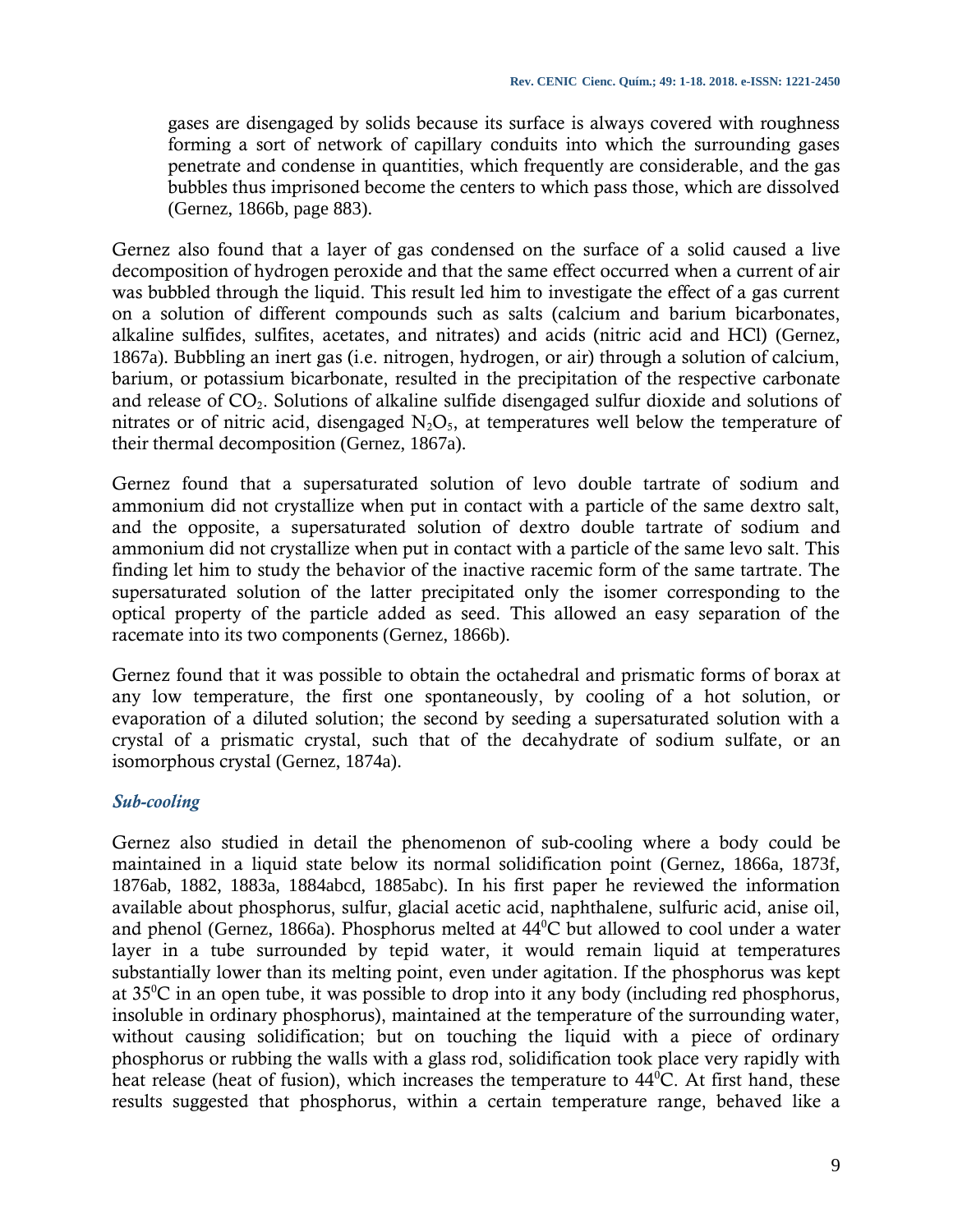supersaturated solution, but this assumption was not totally correct: crystallization of a supersaturated solution occurred only upon *contact* with a particle of the solute or of an isomorphic body. Crystallization of sub-cooled phosphorus was the result of the *internal friction* resulting from the contact of two solids, one against the other, on of a solid body against the wall of the tube; solidification began immediately at the rubbing points and from there it propagated to the whole mass (Gernez, 1866a).

The normal melting point of sulfur is  $115.2^{\circ}$ C but it can be kept sub-cooled at  $100^{\circ}$ C for a long time. Melting the sulfur and dropping it into boiling water easily achieved this metastable state. Crystallization was not induced by contact with a solid at the same temperature but was by contact with a piece of solid sulfur or by rubbing two solids inside the liquid phase. Napthaline and sulfuric acid presented the same phenomena as sulfur, within a more extended temperature range. Glacial acetic acid could be easily maintained sub-cooled between  $3^0$  and  $16^0$ C, anise oil between  $1^0$  and  $14^0$ C, and phenol between  $16^0$  and 35<sup>0</sup>C (Gernez, 1866a, 1873f).

Gernez reported also the results of experiments made to determine the duration of the solidification of sub-cooled bodies (Gernez, 1882, 1883a). He remarked that the solidification of a sub-cooled liquid was accompanied by the release of the heat of fusion, which increased the temperature of the liquid layers next to the one solidifying. The rate of solidification depended on the value of the heat of fusion and the specific heat of the substance. Ideal measurement required carrying the experiment on a liquid layer infinitely thin. Carrying the experiment on very thin glass tubes (1.4 to 2.7 mm diameter, and 0.2 mm thickness) provided an excellent approximation to the ideal case: the liquid achieved thermal equilibrium with the surrounding media very rapidly. Solidification of the sub-cooled liquid occurred promptly (in less then 2 seconds) on touching the surface of the liquid with a small amount of the solid substance (phosphorus, for example). Gernez carried similar experiments with sub-cooled octahedral sulfur obtained crystallized from a solution of sulfur in carbon disulfide. These experiments led him to discover that the crystal form of the resulting solid sulfur depended on the crystalline form of the sulfur particle used to induce crystallization, that is, the resulting crystals could be oblique prisms of rhombic base or straight octahedron crystals of square base (Gernez, 1883a). The above results led Gernez to study in detail the transformation of octahedral sulfur into prismatic sulfur and vice-versa (Gernez, 1874b, 1876a, 1884abcd, 1885abcd).

In 1885 the Académie des Science awarded Gernez the prestigious Lacaze prize mostly for all his work on the behavior of metastable systems (Anonymous, 1885).In these systems the different substances were able to experiment important physical changes without the intervention of an external energy source. The awarding committee reported that Gernez had obtained the following results: (1) substances in a supersaturated state solidified rapidly under the action of a localized mechanical action, or by the introduction of an infinitesimal small particle of the solid body about to be formed. This particle played the role of a seed crystal or ferment; (2) superheated liquids evaporated slowly from their free surface but the ebullition became regular when they released a gaseous atmosphere (a simple bubble of appreciable dimensions); (3) supersaturated solutions crystallized upon introduction of a trace of the salt to be formed, or an isomorphic crystal of the same. These solutions were thus comparable with sub-cooled liquids; (4) supersaturated gaseous solutions exhibited the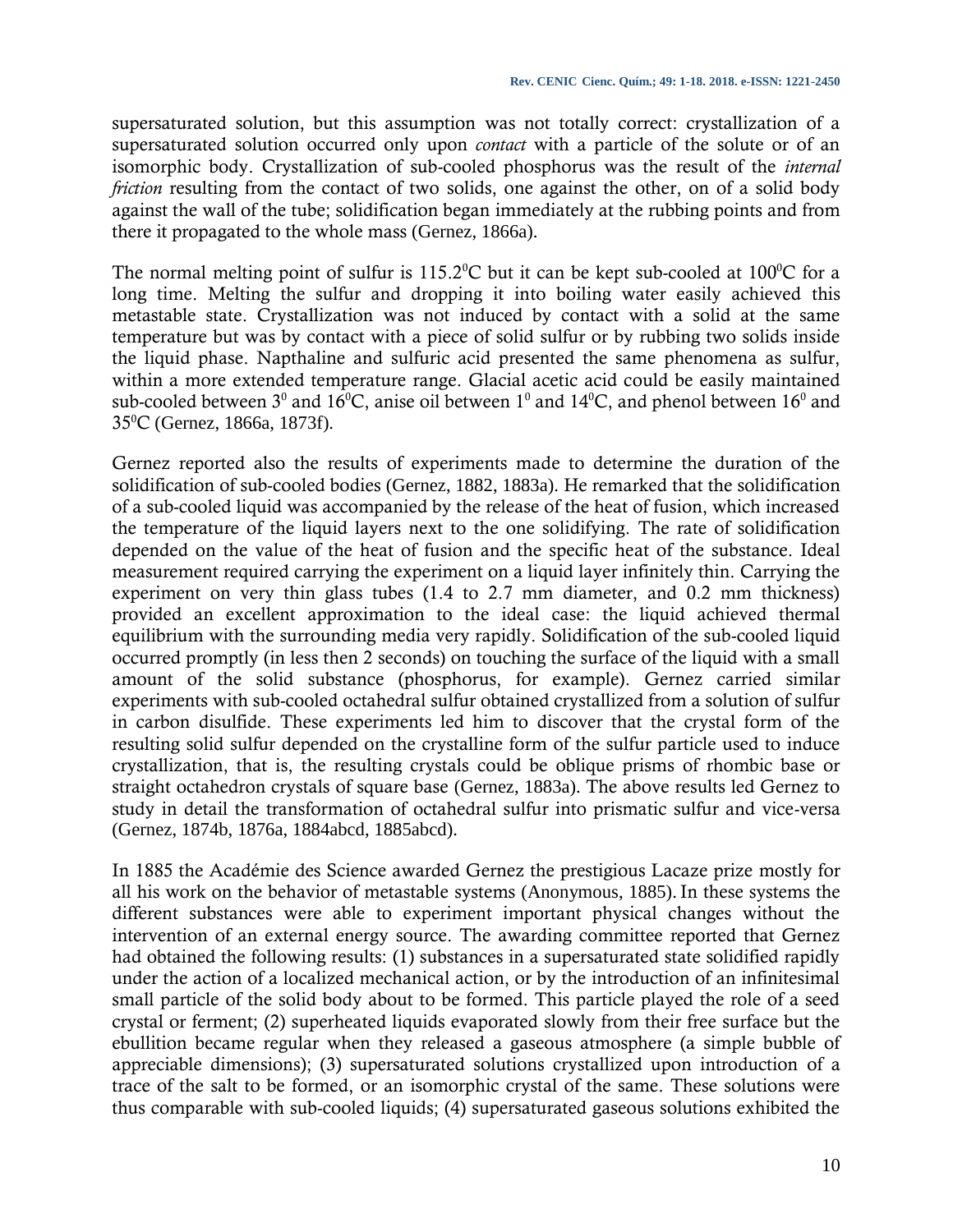same behavior as superheated liquids; (5) certain solids exhibited similar properties, caused by the instability of their structure. For example, at high temperatures octahedral sulfur transformed into prismatic sulfur when contacted contact with a prismatic seed. At lower temperatures, and under the influence of an octahedral seed, prismatic sulfur turned into octahedral sulfur. All these findings had allowed Gernez to achieve the physical separation of the dextro and levo crystals present in a supersaturated solution of paratartrate, the total transformation of a solution of sodium chlorate into crystals exhibiting dextro or levo rotatory power, etc. Gernez had also showed that the rate of transformation of sulfur crystals depended on the origin of the sulfur and the means employed for obtaining the crystals (Anonymous, 1885).

### *Absorption spectrum*

Gernez determined the absorption spectrum of a variety of substances (Gernez, 1872a,b,c,d). In his first paper he wrote that in 1832 David Brewster (1781-1868) discovered that the passage through a gaseous substance of the rays emitted by a light source having a continuous spectrum, resulted on the absorption of rays of different refrangibility, manifested by dark lines that crisscrossed the spectrum. This phenomenon was clearly observed in the vapors of hyponitric acid,  $H_2N_2O_2$  (Brewster, 1832). In 1870, Augustus Kundt (1839-1894) succeeded in proving that the liquid state of this acid also presented an absorption spectrum having 3 or 5 ill-defined bands, according to the circumstances, and having an average position, which coincided with the rays of the spectrum of the vapor (Kundt, 1870; Gernez, 1872a). Gernez made a detailed study of the absorption spectrum of hyponitric acid in the liquid and vapor states and found that the only visible bands of the liquid coincided with the darkest rays produced by the vapor. Thus, at the place where two very dark rays were present in the spectrum of the vapor, the spectrum of the liquid a presented a light maximum, located in the interval between the above bands. A contrast effect produced the illusion of brilliant rays. The remaining bands were few because at room temperature they appeared only in the region of the spectrum that was not completely absorbed by the intense red coloration of the liquid located after the red and exactly in the green. This observation was easily demonstrated by the fact that at low temperature, the slightly colored liquid let pass the green rays and part of the blues (Gernez, 1872a).

These results led Gernez to carry the experiment with a diluted solution of the acid in order to obtain a liquid that allowed the passage of all the colors of the spectrum, and thus the study of the influence over light. Gernez found that hyponitric acid was soluble in benzene, nitrobenzene, carbon disulfide, and chloroform, as long as the liquids were exempt of water. Every one of these solutions was found to present the same lines as liquid hyponitric acid. This result was not observed in solutions where the coloration was attributed to the presence of hyponitric acid, for example, those obtained by bubbling  $NO<sub>2</sub>$  through diluted nitric acid. None of them generated absorption bands (Gernez, 1872a).

The absorption spectrum of gaseous hypochlorous acid (HCOCl) was completely different from that of hyponitric acid. Instead of presenting dark lines in all the spectrum range, it showed intense lines only in the blue and violet. Chlorous acid  $(HClO<sub>2</sub>)$  produced similar results; it showed lines only in the blue and violet (Gernez, 1872a).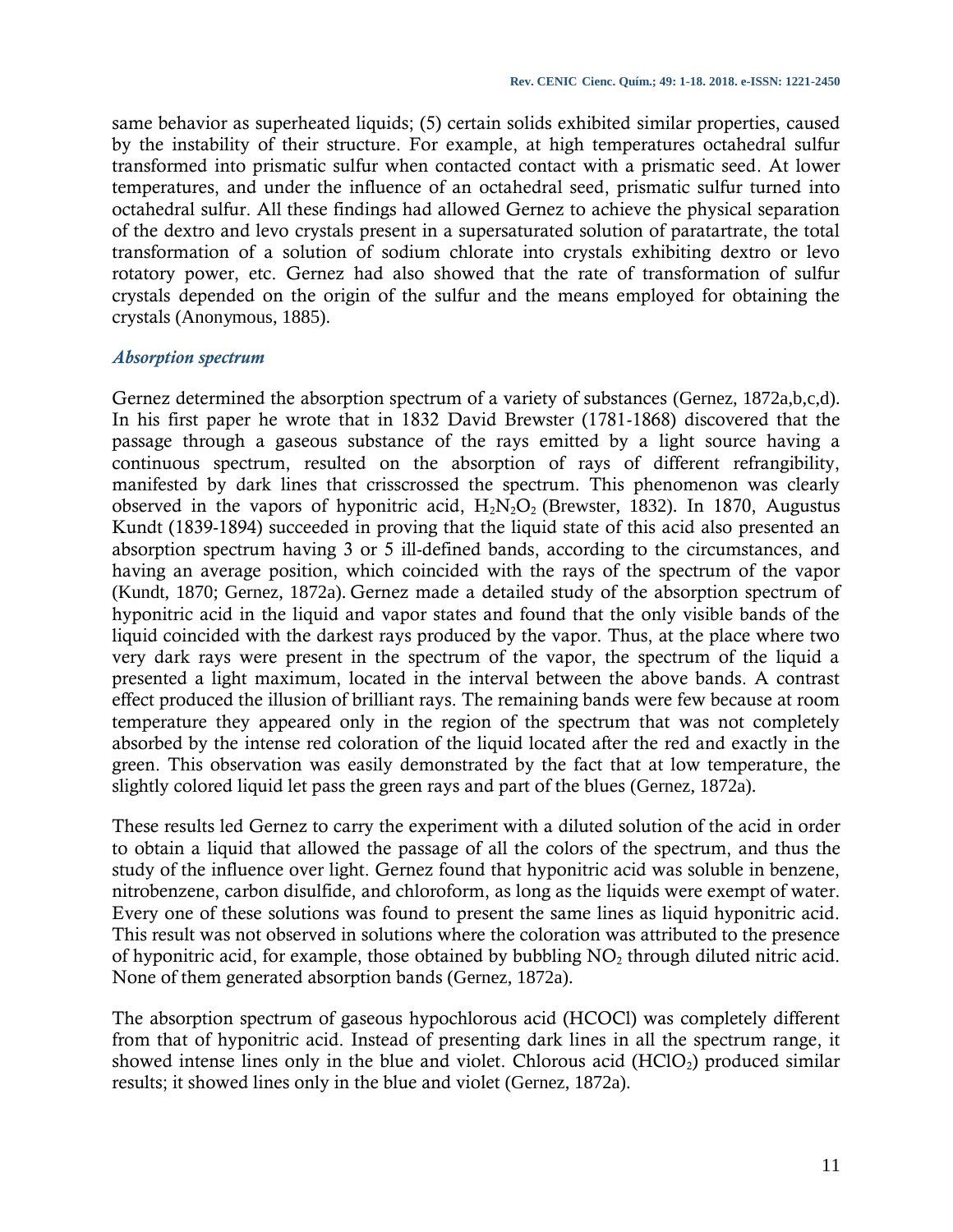Gernez wrote that the work of Brewster, William Allen Miller (1817-1870), and William Hallowes Miller (1801-1880) had made known the absorption spectra of the colored vapors of hyponitric acid, bromine, iodine, hypochloric and chlorous acids, and manganese dichloride. These vapors acted strongly on light; a layer a few centimeters thick produced characteristic systems of lines in the continuous spectra of incandescent solids. Increasing the thickness of the sample being examined resulted in the appearance of an increasing number of bands; eventually finer lines began appearing and the primitive bands resolved into groups of very close lines. These bands, or the most conspicuous of the lines are seen to be identical with the ones appearing in the spectra of solutions of these substances (Gernez,  $1872b$ ).<sup>7</sup>

These observations led Gernez to study the absorption spectra of chlorine and iodine chloride, ICl (Gernez, 1872b). Highly pure chlorine gas was prepared by passing the dry gas through a glass tube heated to redness. The spectrum was determined at atmospheric pressure in a glass tube 4.7 m long, 6 cm in diameter, closed in both ends, using a beam of the Drummond light (limelight). The emerging light fell on the slit of a spectroscope with two prisms, and gave a spectrum extending into the violet and marked with very distinct lines. Chlorine was examined in a 30 cm thick layer, at 40 °C. The resulting crop of fine lines started from the extreme red to a little beyond the line *D*; two other rather intense lines appearing in the yellow accompanied them. Gernez remarked that the fact that the spectra of colored vapors appeared as groups of fine lines suggested observing them with a spectroscope of several prisms, while colored liquids were better observed using a spectroscope of one prism (Gernez, 1872b).

The following publication reported the absorption spectra of sulfur, selenious ( $H_2$ SeO<sub>3</sub>) and hypochlorus acids, HClO (Gernez, 1872c). The spectrum of sulfur was determined in a porcelain tube, 50 cm long, furnished with glass ends and containing some sulfur. The tube was slowly heated and at the boiling point of sulfur the vapors gradually extinct the spectrum, which started from violet and ended at red. At increasing temperatures groups of dark lines began furrowing the violet and blue and extending to the green part of the spectrum. The same arrangement was used to study the absorption spectrum of selenious acid vapors. This spectrum appeared immediately as the substance volatilized. The groups of lines occurred particularly in the violet and blue and were unseen in the less refrangible portions of the spectrum. The spectrum of hypochlorous acid was found to be identical with that of hypochloric and chlorous acids (Gernez, 1872c).

The last paper reported the absorption spectra of the vapors of selenium, selenious chloride and bromide, of tellurium, tellurous chloride and bromide, iodine bromide, and of alizarin (Gernez, 1872d). These vapors are less colored and hence their spectra could be observed only at higher thickness and temperatures: (a) selenium heated to about 700 °C gave a vapor of which a few cm thickness was reddish, and the tint became redder as the thickness increased. A layer 25 cm thick absorbed all the rays of the spectrum as far as the red region near the place occupied by the line *c* of the solar spectrum. While the temperature was increasing there was a progressive extinction of all the regions of the spectrum, starting from the most refrangible rays, as far as the red, without any trace of dark lines; followed by brightening of the tint of the vapor and reappearance of the different regions of the spectrum furrowed with groups of black bands in the blue and the violet; and (b) the vapors of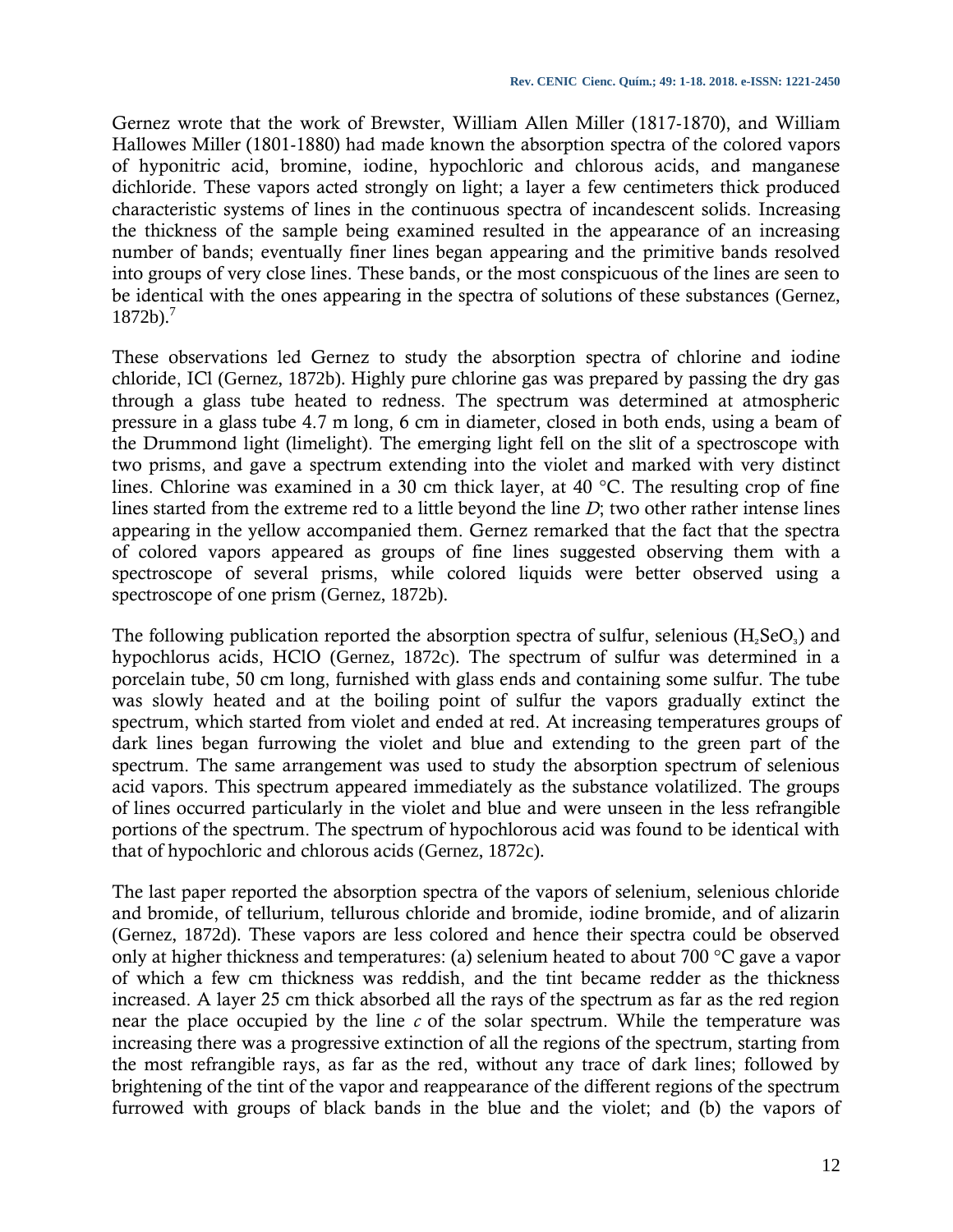selenium chloride,  $\text{Se}_2\text{Cl}_2$ , furrowed the spectrum with lines, which commenced at the boundary between the green and the blue, and extended as far as the extremity of the violet.

Gernez also concluded that (a) the vapors of selenium bromide exercised its absorbent properties in a different region of the spectrum. It produced systems of nearly equidistant lines when observed, like the chloride, in a thickness of 10 cm (b) tellurium vapors, heated in a green glass of 2 or 3 cm diameter, previously filled with dry  $CO<sub>2</sub>$ , at a temperature near that at which the glass began to melt, emitted a golden yellow vapor, which produced a very brilliant absorption spectrum, much more extended towards the red than those of sulfur and selenium and composed of systems of fine lines spreading out from the yellow as far as into the violet, (c) the yellow vapors of tellurium chloride acted very vigorously upon light. A layer 1-cm thick was sufficient for the observation of the absorption spectrum of this substance, which was peculiarly developed in the orange and the green; (d) the violet vapors of tellurium bromide gave an absorption spectrum having its most remarkable lines in the red and the yellow; (e) the color of iodine bromide (IBr) vapor varied with the thickness from copper red to currant red at 80 cm. Its spectrum consisted of very fine lines situated in the red, the yellow, and the orange; and (f) volatile organic matters were found to give also absorption spectra. Thus, dry alizarin*,* carefully heated, emitted vapors, which produced, in the middle region of the spectrum, systems of sensibly equidistant lines (Gernez, 1872d).

# **REFERENCES**

Anonymous. (1885). Prix Lacaze. *Compt. Rendus, 101*, 1339-1341.

Anonymous. (1901). Gernez Desiré-Jean Baptiste. *Bull. Soc. Chim*. [4], *9*, i-viii.

Anonymous. (2016a). France. Archives Nationales. Base Léonore, dossiers nominatifs des personnes nommées ou promues dans l'Ordre de la Légion d'Honneur.

Anonymous. (2016b). Desiré Gernez (1834-1910). Service de Archives de l'Institut Pasteur.

Biot, J. B. (1815). Phénomènes de Polarisation Successive, Observés dans les Fluides Homogènes. *Bull. Soc. Philom*., 190-192.

Biot, J. B. (1860). Introduction aux Recherches de Mécanique Chimique, dans lesquelles la Lumière Polarisée est Employée Auxiliairement comme Réactif. *Ann. Chim. Phys*. [3], *59*, 206-326.

Brewster, D. (1832). On a New Species of Coloured Fringes, Produced from Reflexion Between the Lenses of Achromatic Compound Object Glasses. *Phil. Trans*., *1*, 19-23.

Gay-Lussac, L. J. (1819). Premier Mémoire sur la Dissolubilité des Sels Dans l'Eau. *Ann. Chim. Phys*.[3], *11*, 296-315.

Gernez, D. (1864a). Sur le Pouvoir Rotatoire des Liquides Actifs et leurs Vapeurs. *Compt. Rendus, 58*, 1108-1111.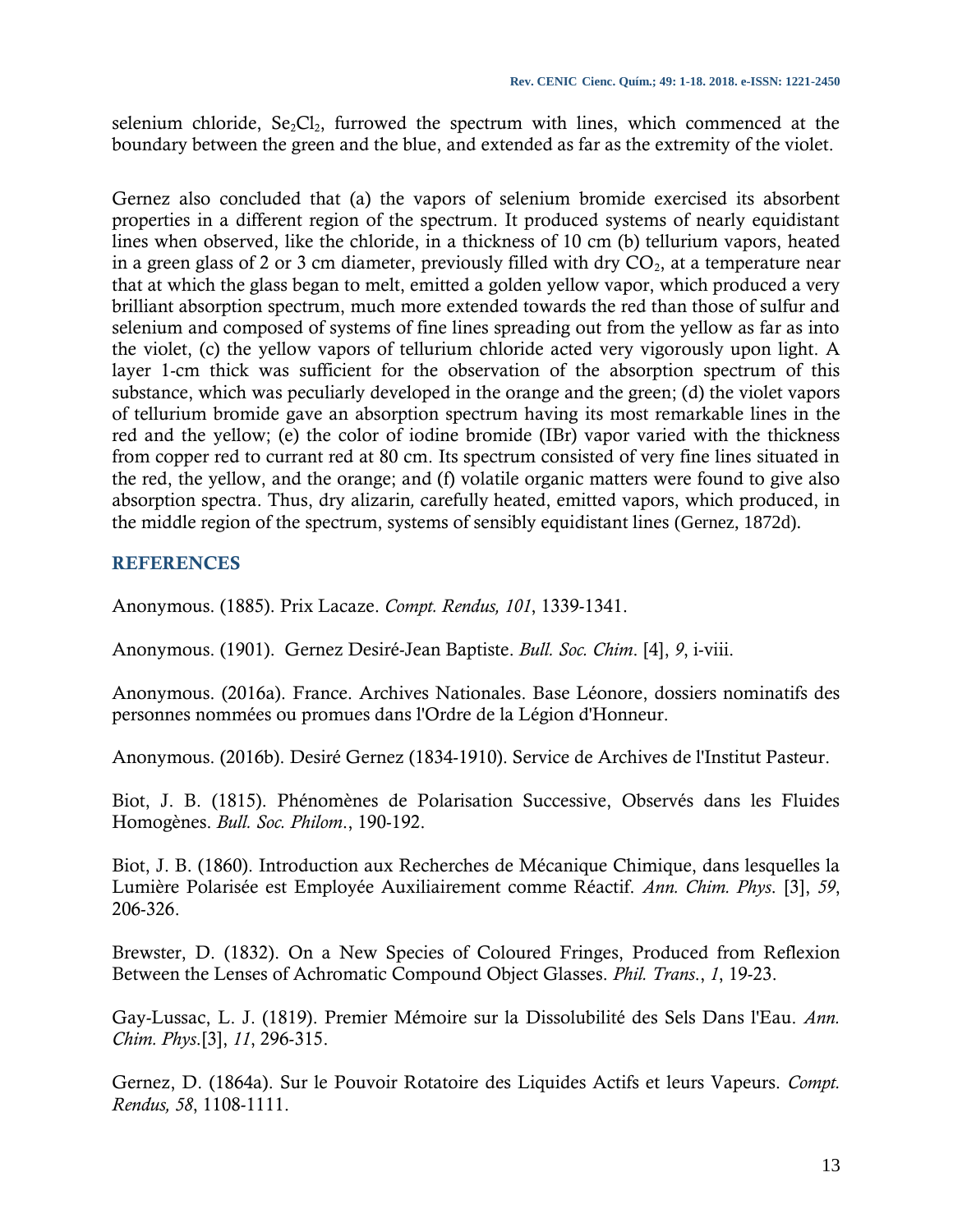Gernez, D. (1864b). *Recherches sur le Pouvoir Rotatoire des Liquides Actifs et de leurs Vapeurs*. 1 e Thèse présente à la Faculté des Sciences de Paris pour obtenir le grade de docteur ès sciences physiques, Avril 1864; Gauthier-Villars, Paris.

Gernez, D. (1865a). Sur la Cristallisation des Dissolutions Salines Sursaturés et sur la Présence Normale du Sulfate de Soude dans l'Air. *Compt. Rendus, 60*, 833-837.

Gernez, D. (1865b). Nouvelles Études sur les Dissolutions Sursaturés *Compt. Rendus, 60*, 1027-1030.

Gernez, D. (1865c). Sur les Causes d'Erreur que Présente l'Étude des Dissolutions Sursaturés *Compt. Rendus, 61*, 71-73.

Gernez, D. (1865d). Addition à des Notes Précédentes sur la Cristallisation des Dissolutions Salines Sursaturés *Compt. Rendus, 61*, 289-290.

Gernez, D. (1865e). Sur les Solutions Sursaturés *Compt. Rendus, 61*, 847-850.

Gernez, D. (1866a). Sur les Phénomènes dits de Surfusion. *Compt. Rendus, 63*, 217-220.

Gernez, D. (1866b. Séparation des Tartrates Gauches et des Tartrates Droits à l'Aides des Solutions Sursaturés. *Compt. Rendus, 63*, 843.

Gernez, D. (1866c). Sur le Dégagement des Gaz de Leurs Solutions Sursaturés. *Compt. Rendus, 63*, 883-886.

Gernez, D. (1867a). Influence d'un Courant de Gaz sur la Décomposition des Corps. *Compt. Rendus, 64*, 606-608.

Gernez, D. (1867b). Sur les Solutions Sursaturés. *Bull. Soc. Chim*. [2], *8,* 152-159.

Gernez, D. (1872a). Sur l'Effet Produit sur le Pouvoir Rotatoire Magnétique par l'Interposition de Tubes Creux à l'Intérieur des Bobines Électro-magnétiques. *Bull. Soc. Philom*., *9*, 170-171.

70. Gernez, D. (1872b). Sur les Raies d'Absorption Produites dans les Spectre par les Solutions des Acides Hypoazotique, Hypochlorique et Chloreux. *Compt. Rendus, 74*, 465- 468.

Gernez, D. (1872). Spectres d'Absorption du Chlore et du Chlorure d'Iode. *Compt. Rendus, 74*, 660-662.

Gernez, D. (1872c). Sur les Spectres d'Absorption des Vapeurs de Soufre, d'Acide Sélénieux et d'Acide Hypochloreux. *Compt. Rendus, 74*, 803-805.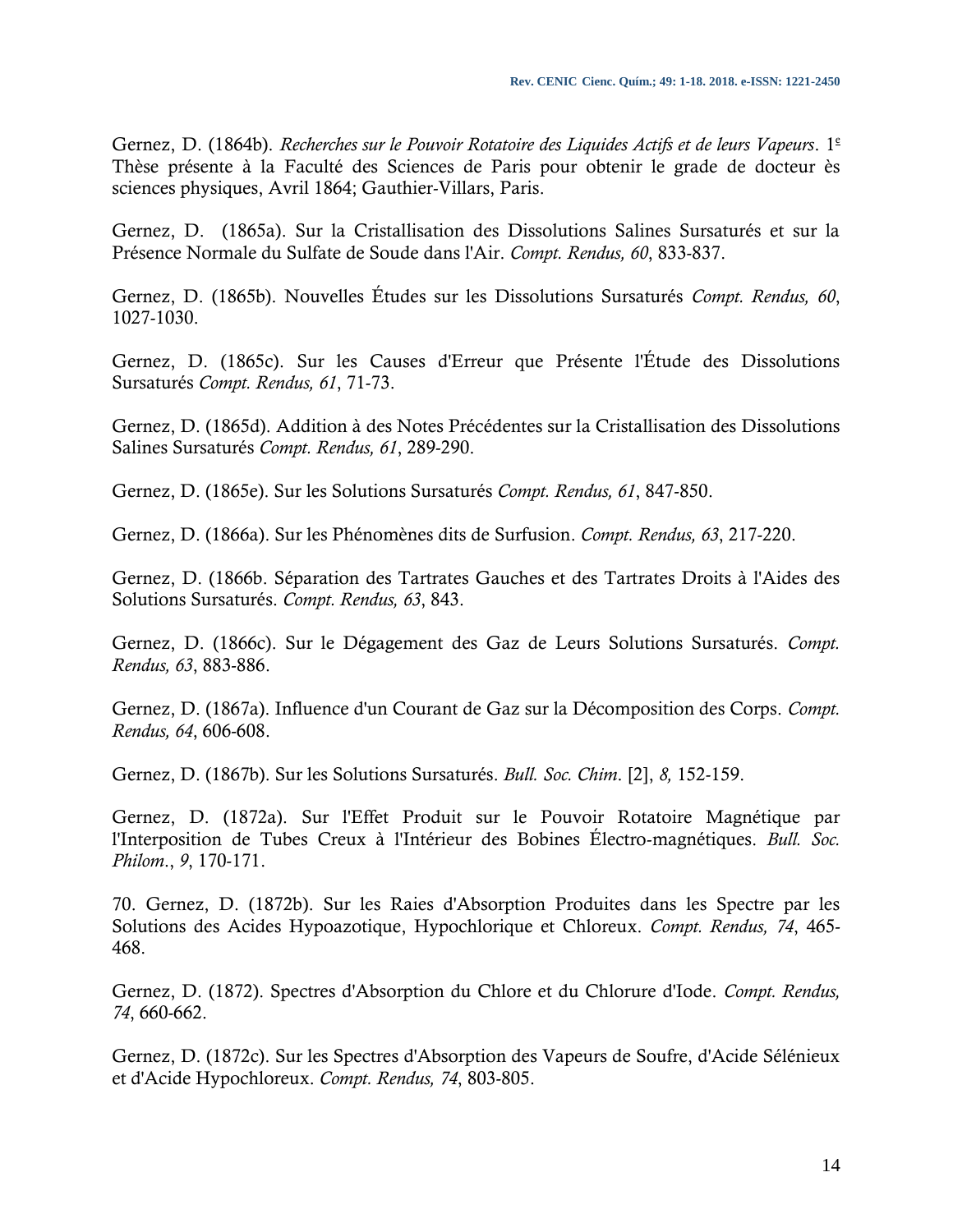Gernez, D. (1872c). Sur les Spectres d'Absorption des Vapeurs de Sélénium, de Protochlorure et de Bromure de Sélénium, de Tellure, de Protochlorure et Protobromure de Tellure, de Protobromure d'Iode et d'Alizarine. *Compt. Rendus,74*, 1190-1192.

Gernez, D. (1872d). Note Relative à l'Action Prétendue des Lames Minces Liquides sur les Solutions Sursaturé. *Compt. Rendus, 75*, 1705-1708.

Gernez, D. (1873a). Note Relative à l'Action Prétendue des Liquides à Faible Tension Superficielle sur les Gaz Dissous dans les Liquides à Forte Tension Superficielle. *Compt Rendus., 76*, 89-92.

Gernez, D. (1873b). Nouvelles Observations Relatives à l'Action Prétendue des Lames Minces Liquides sur les Solutions Sursaturé. *Compt. Rendus, 76*, 566-569.

Gernez, D. (1873c). Expériences de Capillarité. *Séances Soc. Fr. Phys*., *1*, 57-59.

Gernez, D. (1873d). Expériences de Surfusion et de Sursaturation. *Séances Soc. Fr. Phys*., *1*, 88-89.

Gernez, D. (1874a). Sur quelques Particularités Relatives à l'Efflorescence des Deux Hydrates Formés par le Sulfate de Soude. *Compt. Rendus*, *78*, 283-286.

Gernez, D. (1874b). Sur les Conditions de la Formation du Borax Octaédrique. *Compt. Rendus, 78*, 68-70.

Gernez, D. (1874b). Sur l'Evaporation des Liquides à des Températures Supérieures au Point d'Ebullition, *Compt. Rendus, 78*, 1848-1852.

Gernez, D. (1874d). Sur la Production, dans le Même Milieu et à la Même Température, des Deux Variétés de Soufre Octaédrique et Prismatique. *Compt. Rendus, 79*, 219-221.

Gernez, D. (1874e). Observations Relatives à une Note Récent de M. Lecoq de Boisbaudran, sur la Sursaturation. *Compt. Rendus, 79*, 912-914.

Gernez, D. (1874f). Recherches sur l'Ébullition. *Ann. Chim. Phys*. [5], *4*, 335-401.

Gernez, D. (1876a). Recherches sur l'Evaporation des Liquides Surchauffés. *Ann. Chim. Phys*. [5], *7*, 113-132.

Gernez, D. (1876b). Sur la Détermination de la Température de Solidification des Liquides et en Particulier du Soufre. *Compt. Rendus, 82*, 1151-1153.

Gernez, D. (1876c). Sur les Circonstances de Production des Deux Variétés Prismatique et Octaédrique du Soufre. *Compo. Rendus, 83*, 217-220.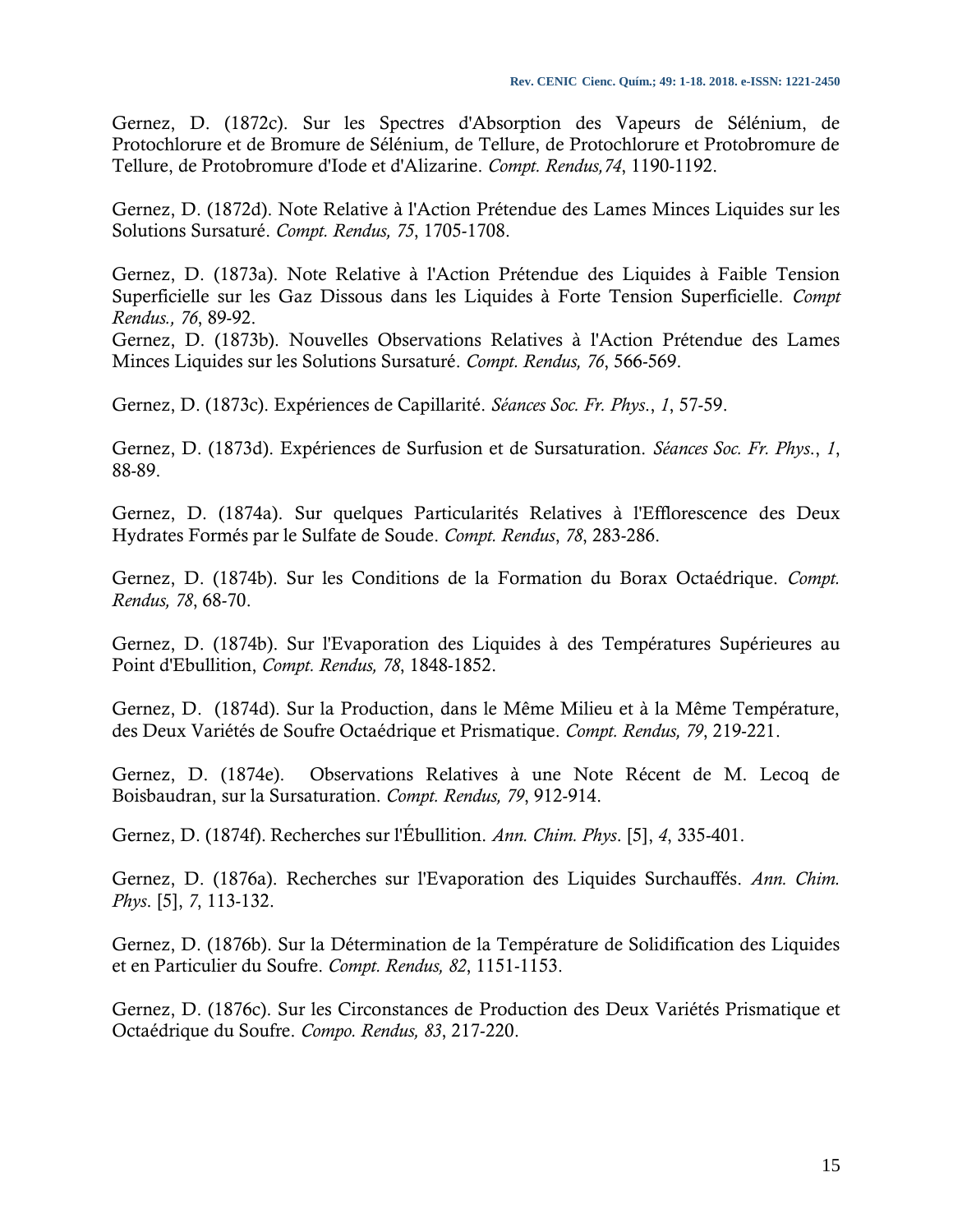Gernez, D. (1878a). Sur l'Efficacité d'un Mouvement Vibratoire pour Provoquer la Décomposition des Liquides Explosifs et l'Ébullition des Liquides Surchauffés. *Compt. Rendus, 86*, 1549-1552.

Gernez, D. (1878b). Distillation des Liquides sous l'Influence de l'Électricité Statique. *Compt. Rendus*, *89*, 303-305, 348-350.

Gernez, D. (1882). Recherches sur la Durée de la Solidification des Corps Surfondus. *Compt. Rendus, 95*, 1278-1280.

Gernez, D. (1883). Recherches sur la Durée de la Solidification du Soufre Surfondu. *Compt. Rendus, 97*, 1298-1301, 1366-1369, 1433-1435.

Gernez, D. (1884a). Sur le Développement des Cristaux Nacrés de Soufre. *Compt. Rendus, 98*, 144-146.

Gernez, D. (1884b). Sur le Phénomène de la Surchauffe Cristalline du Soufre. *Compt. Rendus, 98*, 810-812.

Gernez, D. (1884c). Sur la Durée de la Transformation du Soufre Octaédrique Surchauffé en Soufre Prismatique. *Compt. Rendus, 98*, 915-917.

Gernez, D. (1884d). Recherches sur le Phénomène de la Surchauffe Cristalline du Soufre et la Vitesse de Transformation du Soufre Octaédrique en Prismatique. *Ann. Chim. Phys*. [6], *10*, 266-279.

Gernez, D. (1885a). Sur le Phénomène de la Surfusion Cristalline du Soufre et la Vitesse de Transformation du Soufre Prismatique en Octaédrique. *Compt. Rendus, 100*, 1343-1345.

Gernez, D. (1885b). Sur la Vitesse de Transformation du Soufre Prismatique en Octaédrique. *Compt. Rendus, 100*, 1382-1385.

Gernez, D. (1885c). Sur les Cristaux Nacrés de Soufre. *Compt. Rendus, 100*, 1584-1585.

Gernez, D. (1885d). Sur la Transformation Réciproque des deux Variétés Prismatique et Octaédrique du Soufre. *Compt. Rendus, 101*, 313-315.

Gernez, D. (1887a). Recherches sur l'Application du Pouvoir Rotatoire à l'Étude de Certains Composés qui se Produisent dans les Solutions d'Acide Tartrique. *Compt. Rendus, 104*, 783-785.

Gernez, D. (1887b). Recherches sur l'Application du Pouvoir Rotatoire à l'Étude des Composés Formés par l'Action du Molybdate d'Ammoniaque sur les Solutions d'Acide Tartrique. *Compt. Rendus, 105*, 803-806.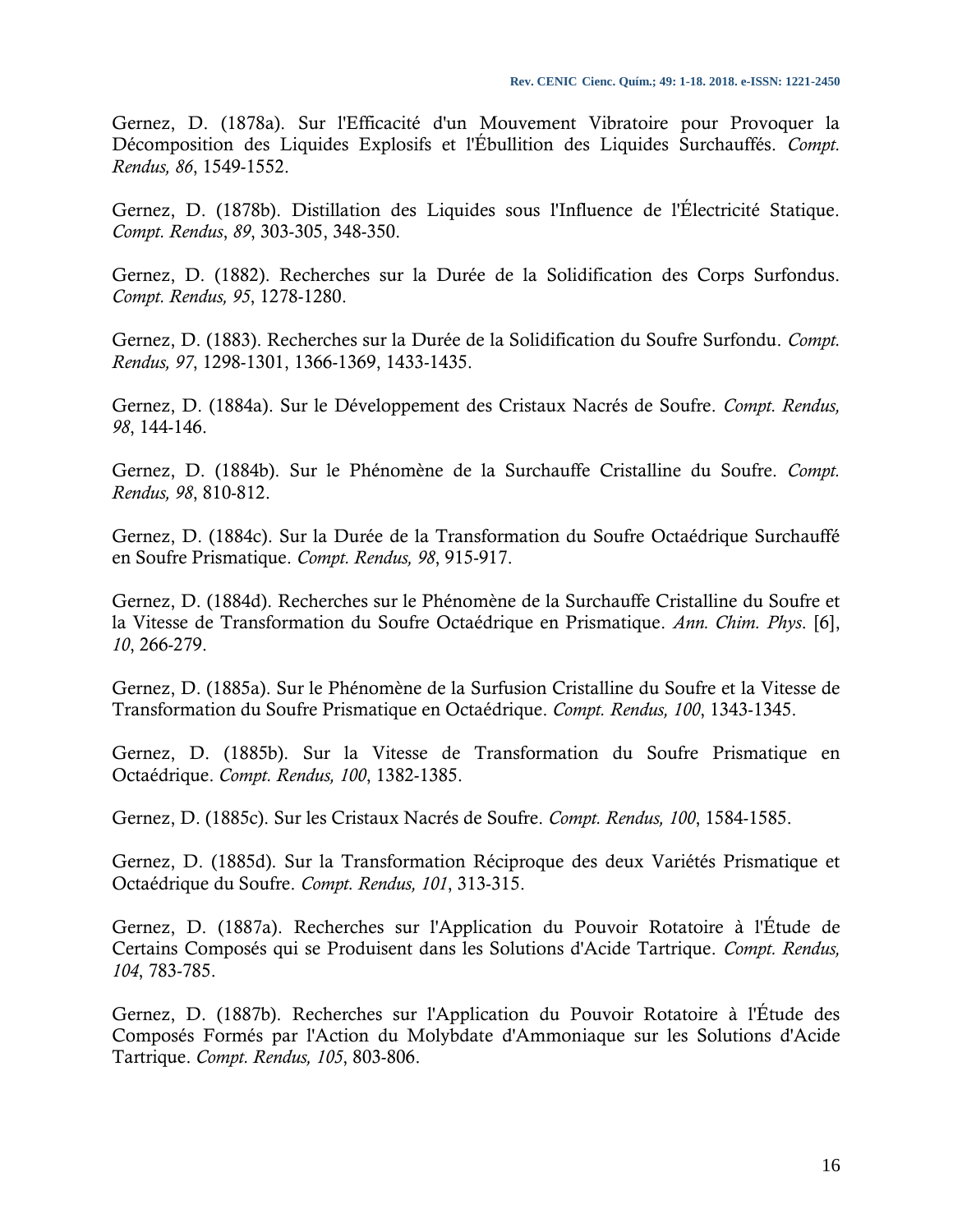Gernez, D. (1888a). Recherches sur l'Application du Pouvoir Rotatoire à l'Étude des Composés Formés par l'Action du Tungstates Neutres de Soude et de Potasse sur les Solutions d'Acide Tartrique. *Compt. Rendus, 106*, 1527-1530.

Gernez, D. (1888b). Notice sur les Travaux Scientifiques de M. D. Gernez. Gauthier-Villars, Paris.

Gernez, D. (1889). Recherches sur l'Application de la Mesure du Pouvoir Rotatoire à l'Étude des Composés Formés par l'Action du Molybdate Neutres de Magnésie et de Lithine sur les Solutions d'Acide Tartrique. *Compt. Rendus, 108*, 942-945.

Gernez D. (1889a). Recherches sur l'Application de la Mesure du Pouvoir Rotatoire à l'Étude des Combinaisons qui Résultent de l'Action de l'Acide Malique sur le Molybdate d'Ammoniaque. *Compt. Rendus, 109*, 151-154.

Gernez, D. (1889b). Recherches sur l'Application de la Mesure du Pouvoir Rotatoire à l'Étude des Combinaisons qui Résultent de l'Action de l'Acide Malique sur le Molybdate du Soude. *Compt. Rendus, 109*, 769-771.

Gernez, D. (1890a). Recherches sur l'Application de la Mesure du Pouvoir Rotatoire à la Détermination des Combinaisons qui Résultent de l'Action de l'Acide Malique sur les Molybdates Neutres de Lithine et de Magnésie. *Compt. Rendus, 110*, 529-532.

Gernez, D. (1890b). Recherches sur l'Application de la Mesure du Pouvoir Rotatoire à la Détermination des Combinaisons qui Résultent de l'Action de l'Acide Malique sur les Tungstates Neutres de Soude et de Potasse. *Compt. Rendus, 110*, 1365-1368.

Gernez, D. (1890c). Recherches sur l'Application de la Mesure du Pouvoir Rotatoire à la Détermination de Combinaisons Formées par les Solutions Aqueuses d'Acide Malique avec le Molybdate Double de Potasse et de Soude et le Molybdate Acide de Soude. *Compt. Rendus, 111*, 792-794.

Gernez, D. (1891a). Recherches sur l'Application de la Mesure du Pouvoir Rotatoire à la Détermination de Combinaisons Formées par les Solutions Aqueuses d'Acide Malique avec les Phosphomolybdates Alcalins Blancs. *Compt. Rendus*, *112*, 226-229.

Gernez, D. (1891b). Recherches sur l'Application de la Mesure du Pouvoir Rotatoire à la Détermination de Combinaisons Formées par les Solutions Aqueuses Mannite avec les Molybdates Acides de Soude et d'Ammoniaque. *Compt. Rendus, 112*, 1360-1363.

Gernez, D. (1891c). Recherches sur l'Application de la Mesure du Pouvoir Rotatoire à la Détermination de Combinaisons Formées par les Solutions Aqueuses de Sorbite avec les Molybdate Acides de Soude et d'Ammoniaque. *Compt. Rendus, 113*, 1031-1033.